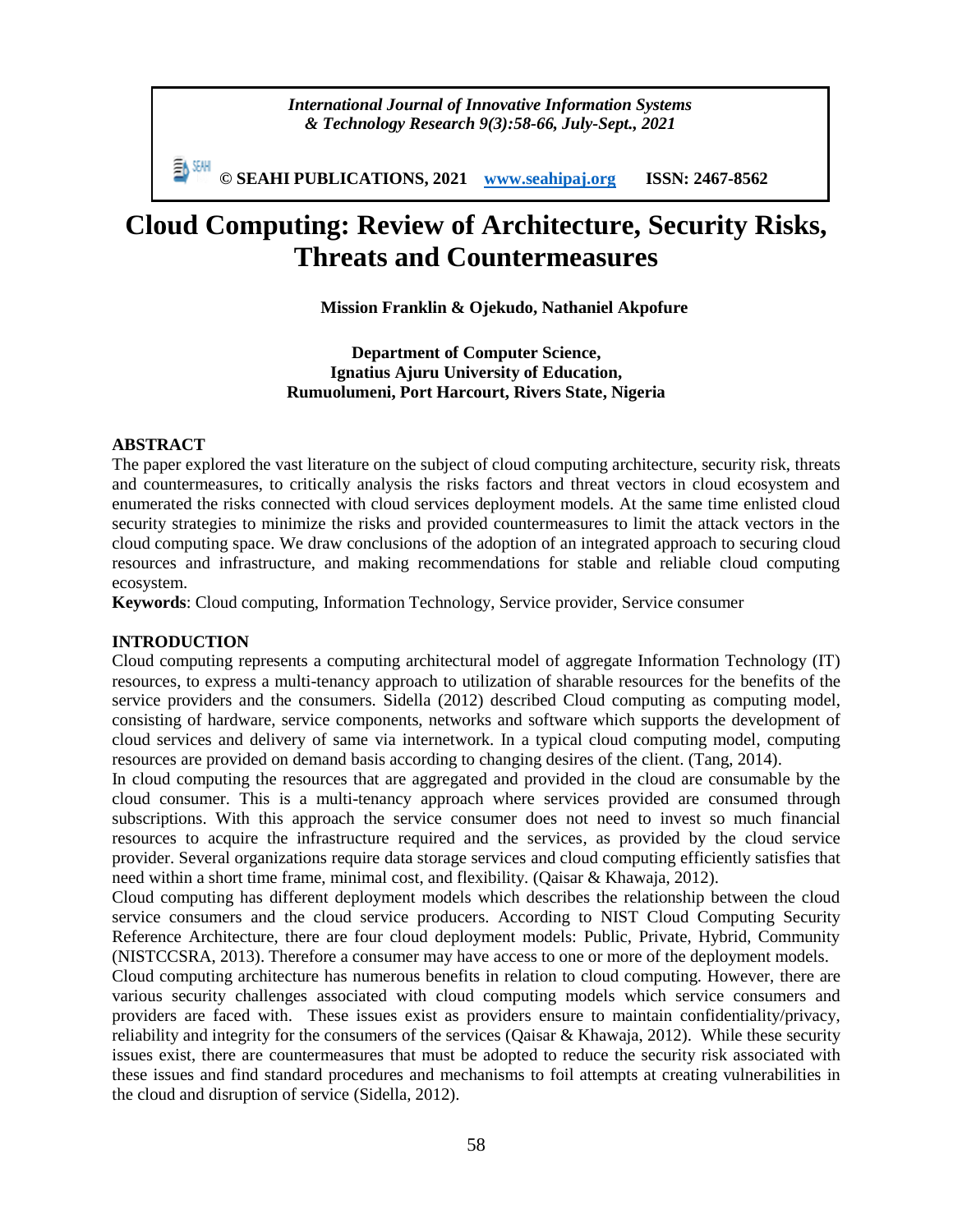# **Statement of the problem**

The challenges of cloud infrastructure and services are the threats to vulnerabilities that are inherent in the system, which is common in a networked environment. The risk associated with adopting a cloud service model. How the cloud service provider ensures that services provided do not compromise the data privacy of consumers, as well as ensuring security of consumers information and related services.

## **Aim and Objectives**

The aim of this paper is to highlight the intricacies of the cloud architecture and its security risks, threats and strategies to mitigate the challenges. The paper propose to (i) Review existing body of literatures on the subject of cloud computing, (ii) Highlight the architecture framework, service models and deployment models, (iii) Highlight the security challenges cloud computing services are exposed to, (iv) Develop strategies to counter know threats and mitigation risks in the infrastructure

# **Review of Related Works**

Cloud computing has provided services beyond the boundaries of the premises for consumers in different parts of the global, without limitation due to geographical boundaries. This architecture has been made possible due to the accessibility of the global information highway, the internet. Cloud computing integrates technology resources to be delivered to consumer in a multi-tenancy fashion to users. Cloud computing has grown as a widely held and global concept for service base computing architecture where IT resources are delivered as solution in the form of service (Kong et al., 2018).

NISTCCRS(2013) defines "Cloud computing is a model for enabling ubiquitous, convenient, on-demand network access to a shared pool of configurable computing resources (e.g., networks, servers, storage, applications, and services) that can be rapidly provisioned and released with minimal management effort or service provider interaction". There is a huge growth prospect for the Cloud industry (Tang, 2014), and has provided its community of users different services. There are five important features of a cloud model, four deployment models and three service models (NISTCCRS, 2013).

The cloud service models are classified into three classic models: (i) Infrastructure as a Service (IaaS), Platform as a Service (PaaS) and Software as a Service (SaaS) ( Qaisar & Khawaja, 2012; Tang, 2014; Pandey & Farik, 2015). The following services are enumerated (NISTCCRS, 2013).

- **Software as a Service (SaaS).** These are applications operating within the infrastructure which is made available for use by the service consumer. These applications are made available from different clients IT resources via a web browser or a thick client.
- **Platform as a Service (PaaS).** This is a platform to enable the consumer of the service to deploy applications on the could infrastructure, application created using libraries, languages, tools and services of the service provider.
- **Infrastructure as a Service (IaaS).** This is a provision of access to the platform to allow the consumer of services of networks, storage, processing etc., to enable the consumer to applications and operating systems that necessitates service provision through the provision of the infrastructure.

In the services model enumerated, the management of the cloud infrastructure is beyond the control of service consumer. For instance in Saas, (operating systems, network, servers, storage, application configuration settings. Etc.), Paas (servers, storage, network, operating systems, except for deployed applications) are not within the control and management of consumer, while in Iaas (storage, applications and operating systems have inadequate control over components of the network, which are resident within the control of consumer.

Cloud infrastructure also has some deployment models, which define the connection between Service provider and Service consumer(s). In NISTCCSRA (2013) specification documentation for security architecture identified four cloud arrangement models: Private, Community Public and Hybrid. Public cloud is provisioned to be used by generality of the people in public space. Although the cloud infrastructure may exists with the buildings of the service provider. Public cloud could be operated, managed, or possessed by a corporate, governmental agency or academic organization. Where a cloud architecture that is established by a specific organization is made available for use exclusively is called a private. Such service is useable by different consumers. A service of this nature could be operated, rented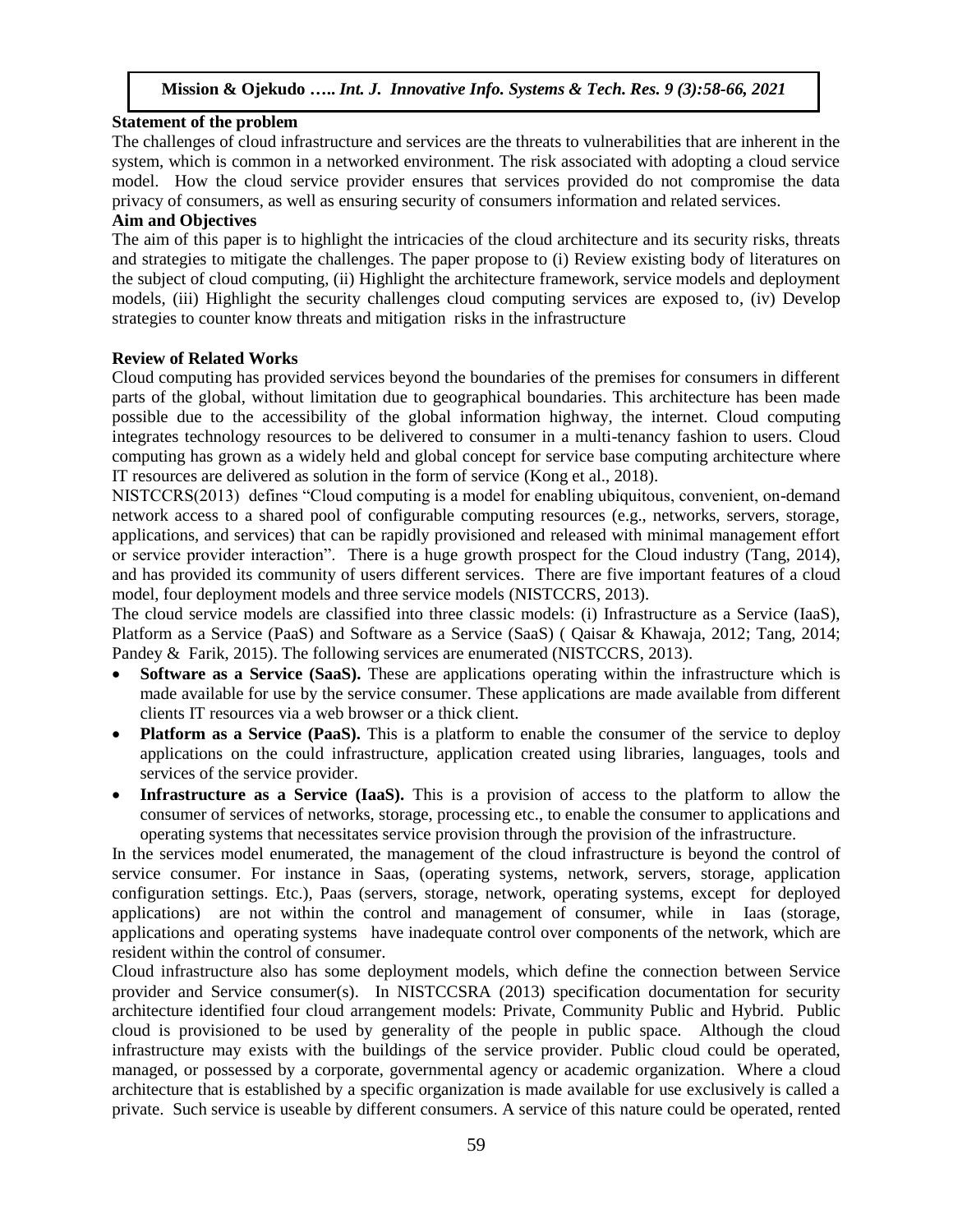or facilitated for use be a specific organization. Also such physical infrastructure could be place with or outside the premises of the owner. The entire architecture and service is kept for a private use (Kong et al., 2018).

Community cloud is kept for use by select group of people from a precise community of consumers from different groups with common objectives. The infrastructure as in the case of a community cloud, may be owned by multiple organizations and managed by a party with the community. The physical infrastructure could be located within the facility of the owners or outside premises of the owners. In some cases, multiple self-governing cloud resources may be joined together to support the activities of data transfer and applications interfacing different clouds (Kong et al., 2018).

Hybrid cloud is the establishment of integration of multiple clouds from separately existing cloud structures. With novel features as a separate entity, the cloud is joined by a standard technology that facilitated application interoperability and data portability (NISTCCSRA, 2013).



**Figure 1: Cloud Computing consumable services (NIST SP500-292) (Source: NISTCCSRA, 2013)**

# **Cloud Computing Characteristics**

Cloud architecture and services possesses certain features that define the characterization of cloud architecture. NIST Cloud Computing Standards Roadmap NISTCCSR (2013) specifies the following characteristics that define a cloud infrastructure which includes:

- **Self-service-on-demand.** This is an automatic individualistic provisioning of capabilities of computing (network storage and server-time) resources without the need for human intervention.
- **Broad network access.** The cloud should make features and capabilities available through the network accessible via tools that promote use by different thick or thin client (e.g., mobile device, tabs, desktops).
- **Resource pooling.** The computing resources of the cloud are accessible to serve multiple consumers on a need basis. The different virtual and physical resources (storage, processing, memory, and network bandwidth) are assigned actively according to demands of the consumer.
- **Location independence:** The location of the service is virtually out of the authority of the customer. The consumer may only have idea of possible locations of the infrastructure.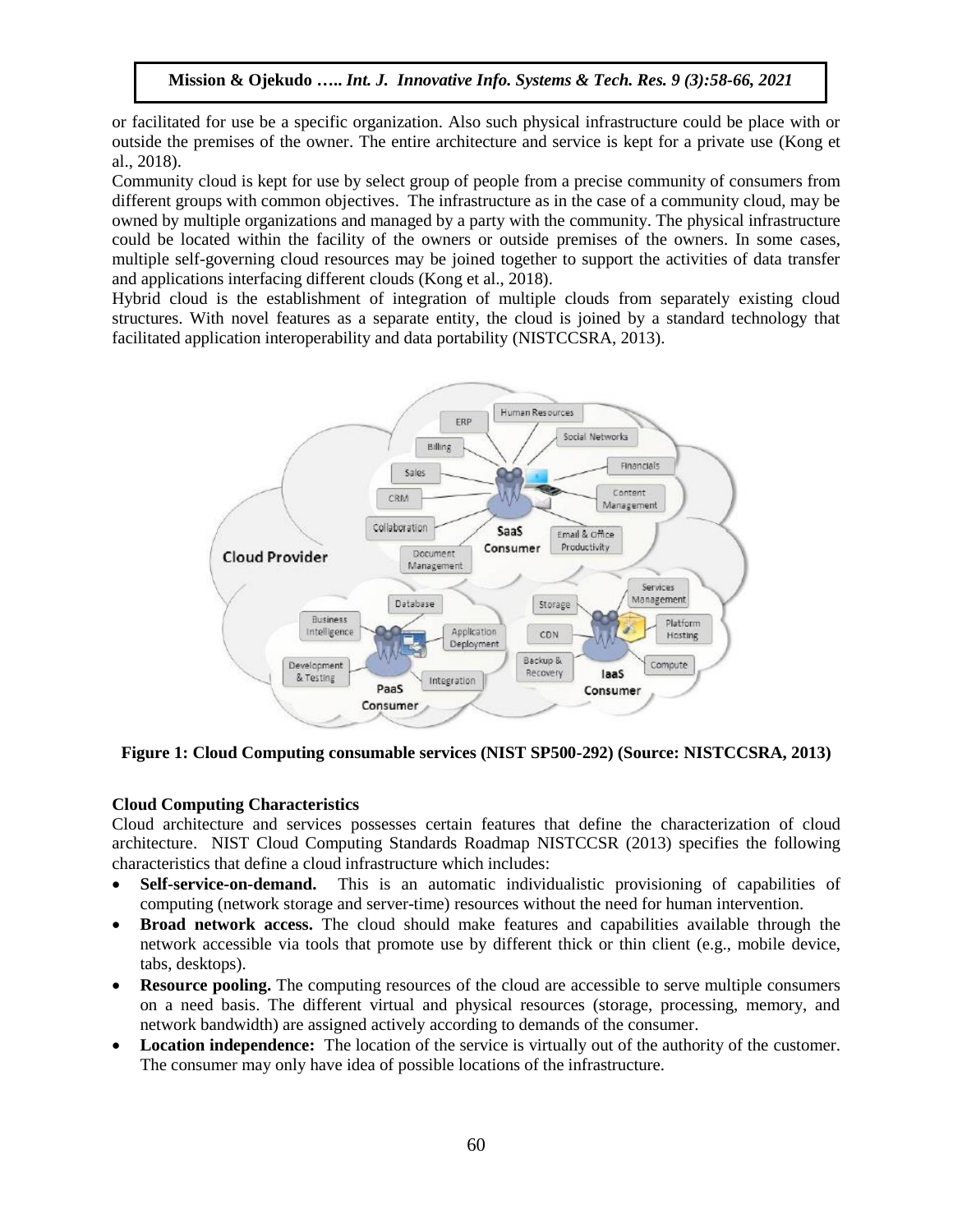- **Rapid elasticity.** The services and capabilities provisioned and released are elastic and automatic in some cases. Also based on the demand for resources, the infrastructure should be able to scale rapidly and appropriated dynamically.
- **Measured service.** The cloud service ensured optimized resource utilization through leverage of measuring capability of service type at some level.

The utilization of resources can be observed, measured, audited, and informed. These measures provide evidence of service utilization for both the provider and consumer of the service.

Tang (2014) argued that other useful characteristics of cloud services include: Scale of enormous application, as many applications are built for the cloud infrastructure. The virtualization capabilities are very powerful to ensure the provisioning different users with performance capabilities. The cloud environment also supports high scalability, with dynamic resources management. The high reliability of the cloud has necessitated its common usage and data integrity is maintained across the platform. The application of a "cloud" has strong compatibility with interoperability, while keeping cost moderately affordable and user accessibility is in accordance to purchased services.

Despite the benefits that cloud computing has generated through its service oriented-multi-tenancy approach, is has also open up a worm of effect and issues to privacy and security of information of user, and in the course of improvement of asset protection efficiency(Tang, 2014). For instance, the virtualization of the software layer could lead to a vulnerabilities of shared physical resources, under the control of the server, including virtual machines (VMs), memory, and data (Bhadoria, 2015). In cloud computing, the service consumer neither controls nor manages the underlying cloud infrastructure.

The service provider would normally have authority of the infrastructure. Therefore several security risk exist on the usage of the cloud infrastructure, some at the provider and others at the consumer (Qaisar  $\&$ Khawaja, 2012).

In SaaS, the burden of security lies on the cloud provider. The responsibility for security compliance and liabilities are within the provider's domain. This is because the model is based on elevated level of an integrated role. And minimal control and extensibility on the service model is within the consumer authority. The security provisions in IaaS are shared between the consumer and the provider. This is because PaaS offers consumer control and greater extensibility and has less advanced attribute. IaaS also offers greater user control when compared in terms of security than the other models.

NISTCCSR (2013). In a public cloud, level of control available to a user is marginal, compared to a private cloud where the user control is maximized. When compared to hybrid and community cloud, the level of control lies between public and private (Sidella, 2012).



**Figure 2: The NIST Cloud Computing Combined Reference Architecture (Source: NISTCCSRA, 2013)**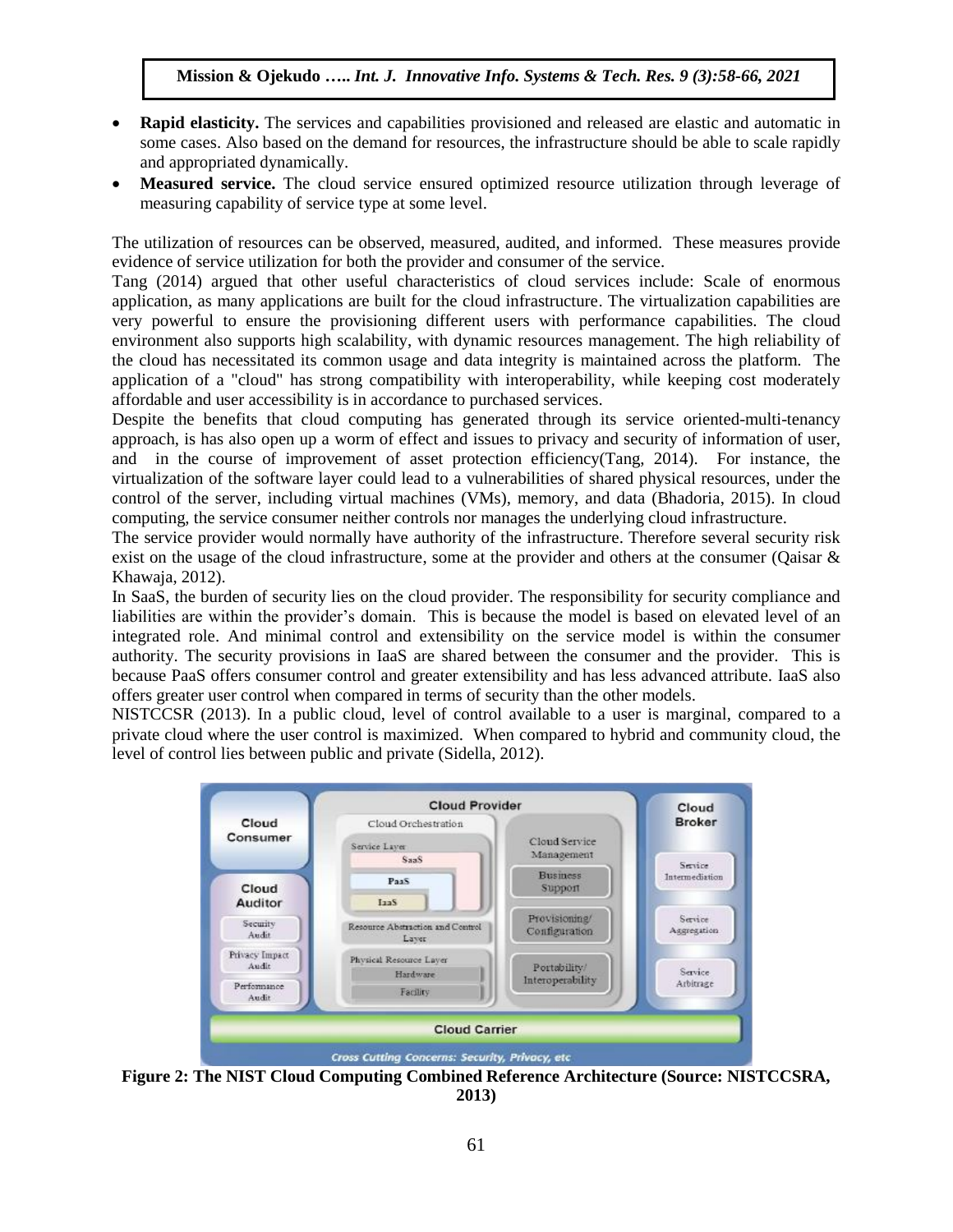#### **Security Threats in the Cloud**

Generally the threats faced by cloud computing platforms are synonymous with other computing platforms. Sidella(2012) recognized several major threats that cloud computing environments are exposed to, such as : Unethical and abuse usage of cloud resources, Application Programming Interface vulnerability (API), Shared technology vulnerabilities, Malicious insiders, Unknown Risk Profile, Account, Data Loss/Leakage Service & Traffic Hijacking.

While various risks and vulnerabilities exist, the enlisted threats are common in cloud computing environment; risk factors are also present in the environment. Tang (2014) acknowledged the following risks: Inherent platform, virtualization, storage data sharing, human resources management, security, operational management, misuse, network security, interoperability, of multi-directional audit and multiparty audit. Security risks and threat are major sources of concern in cloud computing for many organizations, largely due to the dispersal of the location of the physical infrastructure and the residency of the data which is spread geographically. The data protection laws are general country depended, therefore the location of data is an issue: were data resident in a country without adequate laws to protect sensitive data, therefore making user data vulnerable (Sidella, 2012).



**Figure 3. Cloud Computing Security Model Framework (Tang, 2014).**

## **METHODOLOGY**

The method adopted in the research was the review of existing literatures ( in academics, industry and business) on the subject of cloud computing. A critical insight at the security architecture, associated risks, threats and countermeasures was explored and established. Proper analysis of the threats was carried out, and mitigation strategies to foil emerging risks profiles and attack vectors were devised. Solutions and recommendations were suggesting that would arrest the challenges in the short term, midterm and the long term.

## **RESULT/DISCUSSION**

The Cloud computing ecosystem describes the cloud composition and its deployment models that is the service models as well as the deployment models (NISTCCSRA, 2013). Many different Big Tech firms are providing cloud services according to the service models described earlier. Pandey & Farik (2015) itemized the different service models and their respective players in each model. SaaS has CiscoWebX, Netsuite, GoogleApps, Salesforce.com, Zoho ; PaaS has Windows Azure, GoogleApp engine, Rollbase,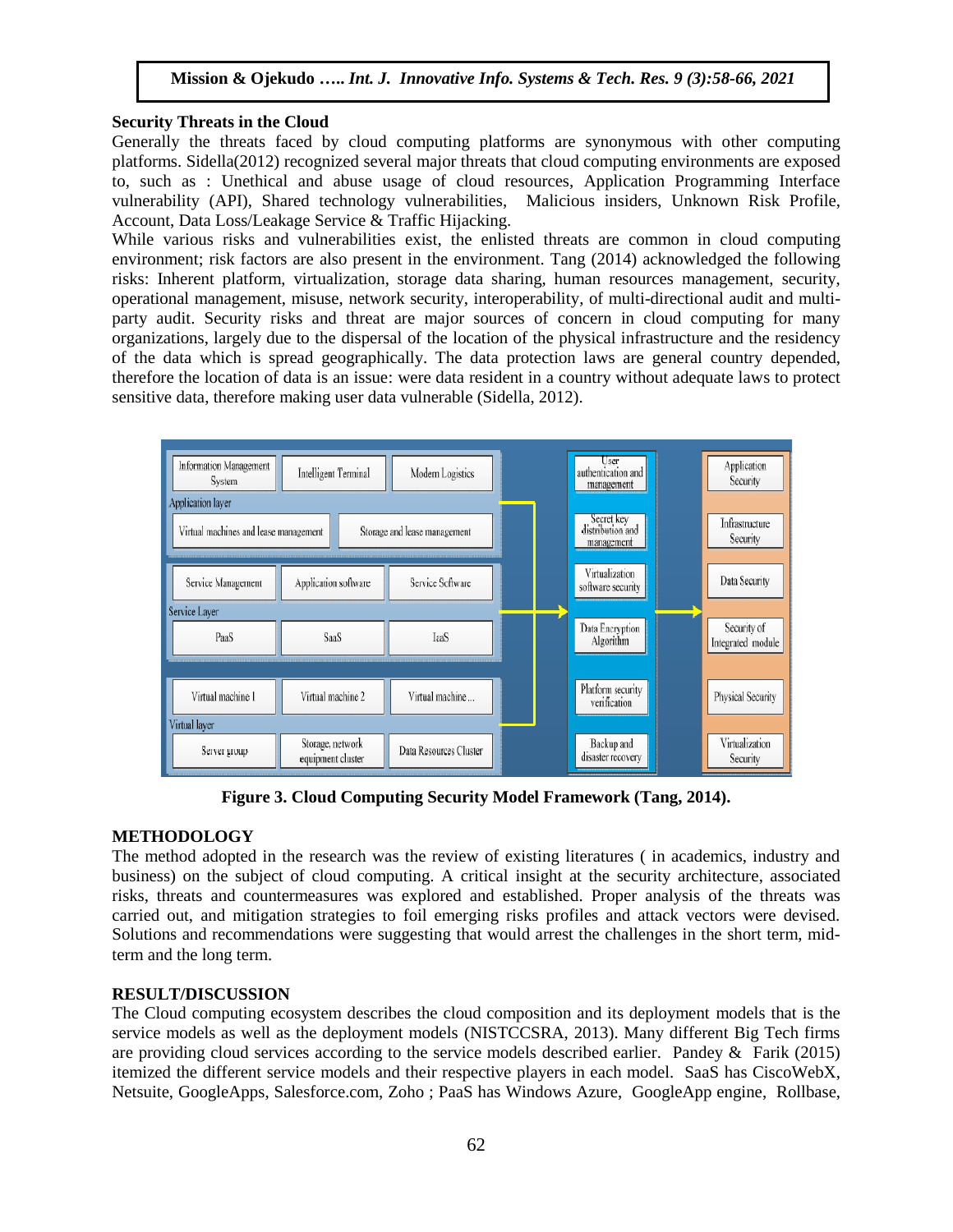VMware Cloud, Force.com, Herok, Foundry; whle IaaS has Amazon web Service(AWS), Google Cloud Storage, VMWare, Rackspace. The ecosystem is a mix of the service and deployment models as shown in Table 1.

| <b>Deployment</b> | <b>Service Model</b> |      |      |
|-------------------|----------------------|------|------|
| <b>Model</b>      | <b>SaaS</b>          | PaaS | IaaS |
| <b>Private</b>    | ∗                    | ×    | ×    |
| <b>Public</b>     | ∗                    | ×    | ×    |
| <b>Hybrid</b>     | ∗                    | ×    | ×    |
| <b>Community</b>  | ∗                    | ×    | ×    |

**Table 1: Tabular mix of Deployment and Service models**

The ecosystem being in the global space has challenges related to network security (Qaisar & Khawaja, 2012). There are several network performance related issues within the cloud computing ecosystem, some of such are attack vectors that impact the network in many different ways: (Denial of Service:- limits the available of service to consumers, Man in the Middle Attack:- to uncover information communicated between parties, Network Sniffing:-accessing network packets on transmission, SQL Injection Attack:- to attack database by injecting vulnerable codes into the SQL query to retrieve confidential information, Cross Site Scripting , which a security threat that originates in web applications by code injection to execute scripts in a web browser. While network related challenges exist for cloud service providers to mitigated or solve, security issues also exist in different dimension and proportions.

Qaisar & Khawaja (2012) also itemized some of the common security threats that cloud service provider are challenged with such as Malware Injection Attack, Browser Security, XML Signature Element Wrapping, Data Protection, Flooding Attacks, Incomplete Data Deletion, Locked in. In addition to the highlights above, Pandey & Farik (2015) further cited other Breaches that could result in vulnerable API, data losses, Denial of Service, Account Hijacking, Abuse of Cloud Service Malicious Insider, Shared Technology, inadequate due diligence.

#### **Cloud Service Security Challenges**

The cloud computing ecosystem is laden with security issues and challenges which the stakeholder in the system must solve while protecting their service consumers. Several attacks of different forms are initiated to upset normal operation of the infrastructure's service. Data while in storage and in transmission are compromised, violating integrity and confidentiality. Rapid increase in scale of attacks due to homogeneity and power of cloud ecosystems, malicious exploitation of vulnerability through unauthorized access to resources provisioned for another user , exploitative attacks on network resources and reconnaissance on vulnerabilities, limited capability to encrypt data in storage; Issues of inadequate or non-existent standards of cloud services leading to manageability and migration constraints on the service consumer; Exploitation attacks of cloud services due to non-transparency of audit procedures; Attacks on vulnerabilities in obsolete patches and virtual machines, Exploitative attacks due to discrepancies in worldwide privacy policies and global regulations; Insider abuse of privileges in high risk roles, interception and modification of data in-transit.

## **Security Objectives Implementation for Cloud Computing**

NISTCCRS (2013) observed that Cloud computing services need to be secured to ensure that consumer data and information is not compromised. There are security objectives that service providers must aim at satisfying for the safety, privacy and safety of information saved in cloud.

Some of the objectives to secure the cloud services would include: (i) Prevention of unauthorized access to cloud computing infrastructure resources, (ii) consumer data protection from unauthorized monitoring, disclosure, access, and modification (iii) Deployment of internet threat free web applications for implementation in the cloud, (iv) Mitigate end-user security vulnerabilities to prevent Internet browsers attacks, (v) Initiate mechanism for access control and intrusion detection and preventive solutions , (vi)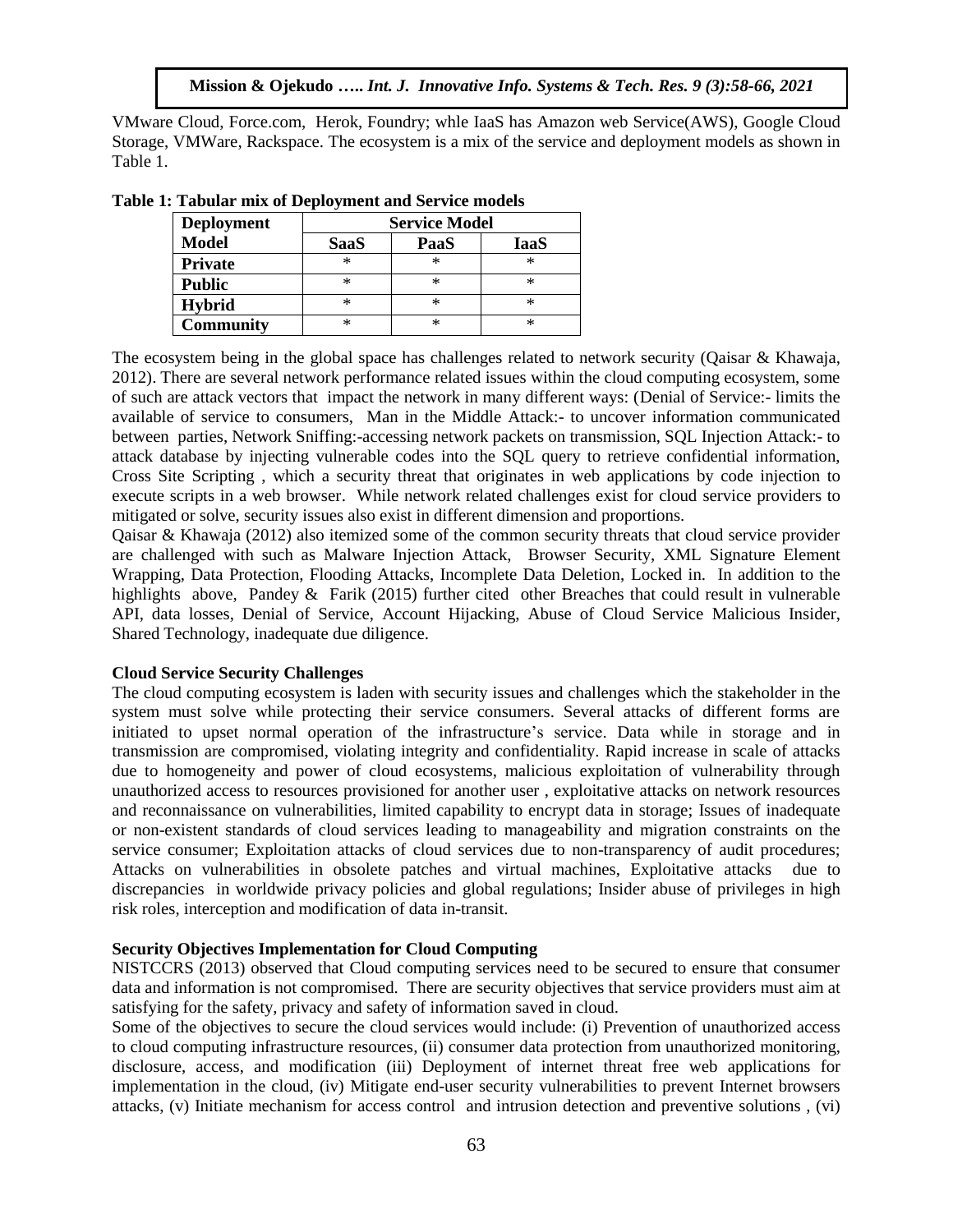Carry out a self-governing assessment to validate the functionality of solutions installed, (vii) Outline trust restrictions between consumers and providers, certifying the duties to implement security controls are clearly well-known., (viii) Ensure that standardized APIs are defined for use interoperability and portability to sustenance easy migration of consumers' data to other cloud. (NISTCCRS, 2013).

While the objectives mention earlier are relevant to keeping the cloud service safe for the consumer community, it is also imperative that some other factors that affects data privacy and regulatory compliance are also checked as a means of due diligence when choosing a service provider. This in-turn ensures that the security architecture: physical, logical and regulatory are in tandem with best practice. That is the way to safeguard the system security and the consumer is also protected from known and unknown vulnerability. The essence is to reduce the risk associated with cloud infrastructure and services to the barest minimum.

Sidella (2012) highlighted some important considerations. For instance, a service provider in compliance to regulation should demonstrate willingness to submit to external inspections and safety accreditations. A provider ought to be in abeyance to privacy rules of data storage and processing at specific geographic locations. The cloud service provider has in place backup and recovery policies and procedures, when and where data loss or a disaster occurs. Ensure that encryption algorithms, key lengths and hash algorithms are used to protect data in backup devices. Long-term viability of the data should also be considered; How can a cloud consumer get back data stored in the provider's storage, when the going concern is affected, ensuring that data could easily be imported into a auxiliary application, in other formats. Shared environment possess a lot of threat to cloud services, due to client's organization sharing of resources with other consumers.

Attacks posing as consumer can exploit weaknesses within the cloud space and gain unapproved access. System availability is a critical consideration.

The guarantee to provide sufficient system accessibility and quality of service during the period of cloud service operations, having the understanding that access to the infrastructure is influenced by various factors like technical issues, poor software version control, denial of service attacks, and poor change management processes.

#### **Cloud Security Strategies**

As a result of the risks and threat vectors in the cloud computing service space, there is need for comprehensive cloud security strategy. These strategies would dispel threats and mitigate these vectors with countermeasures and mechanisms to ensure cloud safety for providers' activities and consumers' service and data protection. Tang (2014) stated that a comprehensive approach to securing the cloud is through (i) Protection of the infrastructure security by ensuring physical and logical safety of device. (ii) Establishment of governance principle via laws and regulations that would safeguard the protection of the security of the associated host and network. In addition, the protection of application and its secure management is eminent, as the cloud computing virtualization portends a new set security issues, therefore virtualized security must be critically be assessed. Careful identity and access management of the service consumer to mitigate data theft, this is achievable through the application of adequate security of application security mechanism and policies of the cloud services. This will go on to prevent illegal use of cloud resources, while maintaining the security of the API, since most cloud resources security will depend on the API, as clients would access cloud resources API to interact and manage cloud services. Cloud security must innovate security measures since data security requirements of cloud and risk tolerance varies, so that the threat mitigation strategies must be adopted that keep service model safe and deployment models secure without any compromise of the security of data and privacy of consumer information.

#### **Countermeasures for Cloud Security Threats**

The security of cloud against threats necessitates counter mechanisms to proactively foil and mitigate possible attack vectors due to susceptibilities in the cloud ecosystem. The countermeasures are technical approaches to use high level of guarantee to strengthen the security protocol. Pandey & Farik (2015)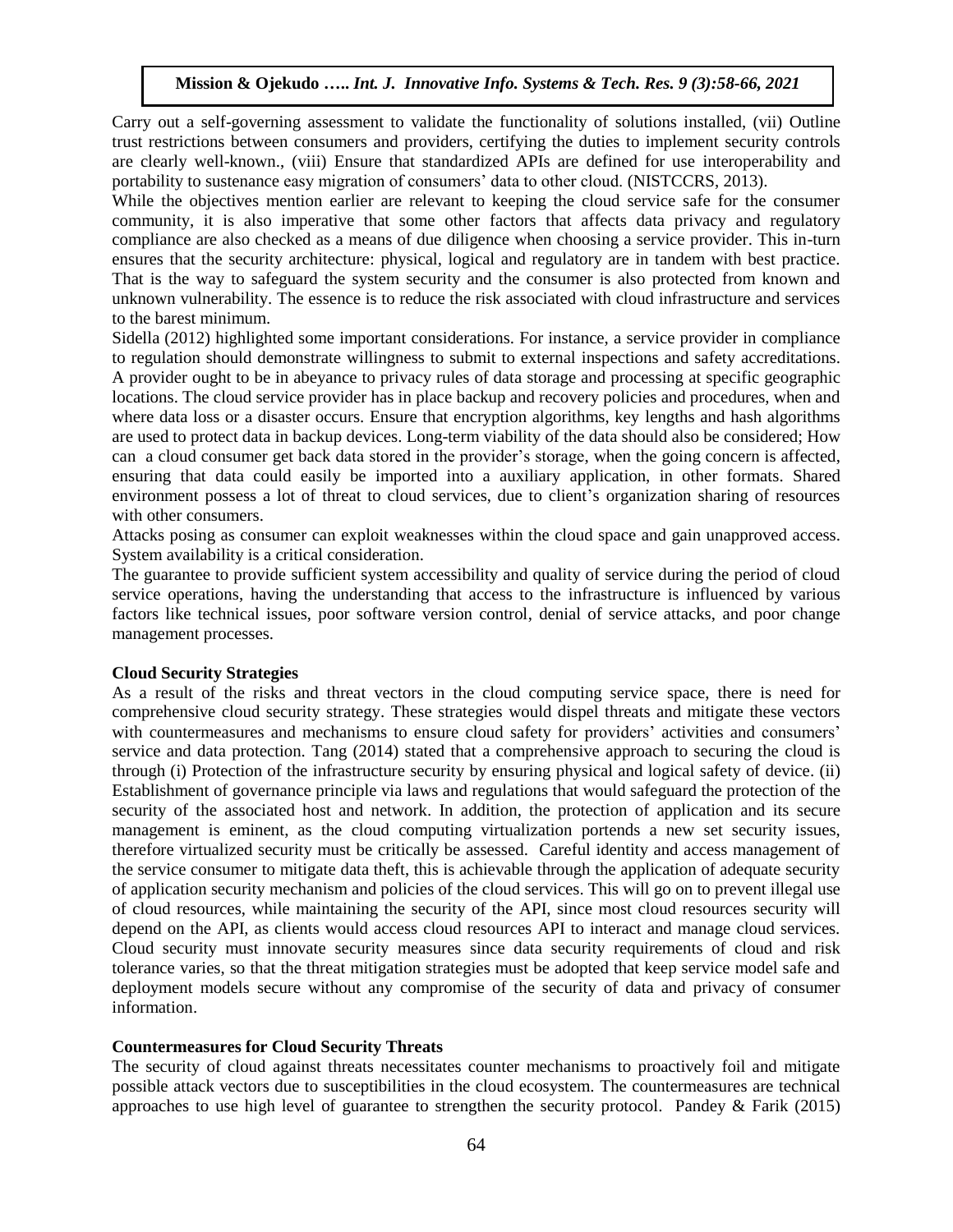identified encryption mechanism, digital signature, fragmentation-redundancy scattering, homographic, strong password , bring your own device(BYOD), encryption as possible counter measures. In the case of account hijacking, they suggested two factor authentications; identify access management guidance, dynamic credentials as countermeasures. In addition for Insecure API, the countermeasure that would reduce vulnerabilities are documentation, open authorization penetration tests, updates, security standards. Intrusion detection systems: Isolation, Net flows, Access Control list are the suggested countermeasures (Pandey & Farik, 2015). Other vulnerabilities are issues of sharing technology and malicious insiders. While proffering countermeasures, use of chain management, understanding of vendor's security, management policies, and strengthening of collaboration with supply chain stakeholders are suggested mitigation strategies to prevent attacks.

## **CONCLUSION**

Cloud computing services under constant threats are risk for many consumers. The Cloud computing ecosystem security requires an all-inclusive security approaches and policies to safeguard the protection and reliability of cloud services. Since cloud models for service and deployment necessitates adequacy of security architecture. Cloud computing models that are secure contains several aspects of information security including cloud computing architectures in data centers, cloud services, virtualization platforms, and cloud terminal interfaces, etc., (Tang, 2014).

Security of cloud resources needs to be assessed from diverse angles of prevention, monitoring, response management and protection. Computing security in the cloud necessitates an integrated approach to govern the security framework for security of cloud services and infrastructure, where government departments, agencies, corporates and technical professionals in industry and academia would work collaboratively to establish architectural framework for cloud services. The security of cloud services through mechanisms such as authentication technology, security service level agreements, data security technology would establish a security system for cloud applications that guarantees reliability, safety and availability of cloud service without compromising confidentiality, integrity and availability.

## **RECOMMENDATION**

Cloud computing resources security is an important aspect of the entire operation of Information technology ecosystem. Therefore an integrated approach of all stakeholders' involvement to design a security framework for adoption by cloud service providers and service consumers would safeguard and stabilize the operations of the cloud, its depended IT business ecosystem and its benefits for both provider and consumers of service and the entire community of users of cloud resources.

## **REFERENCES**

- Bhadoria, R.S.(2015).Security Architecture for Cloud Computing. Indian Institute of Technology Indore, India
- Qaisar,S.,Khawaja, F.K.(2012).Cloud Computing: Network/Security Threats And Countermeasures. Interdisciplinary Journal Of Contemporary Research In Business Copy Right © 2012 Institute Of Interdisciplinary Business Research 1323 January 2012 Vol 3, No 9 Ijcrb.Webs.Com
- Pandey,S., Farik,M.(2015). Cloud Computing Security: Latest Issues & Countermeasures. International Journal Of Scientific & Technology Research Volume 4, Issue 11, November 2015 ISSN 2277- 8616
- Kong, W., Lei, Y., Ma, J.(2018). Data security and privacy information challenges in cloud computing. Int. J. Computational Science and Engineering, Vol. 16, No. 3, 2018 215 Copyright © 2018 Inderscience Enterprises Ltd.
- Harauz,J., Kaufman, L.M., Potter, B.(2009).Data Security in the World of Cloud Computing. IEEE Security & Privacy. www.computer.org/security
- NISTCCSRA(2013). NIST Cloud Computing Security Reference Architecture, NIST Cloud Computing Security Working Group. NIST Cloud Computing Program, Information Technology Laboratory. NIST Special Publication 500-299